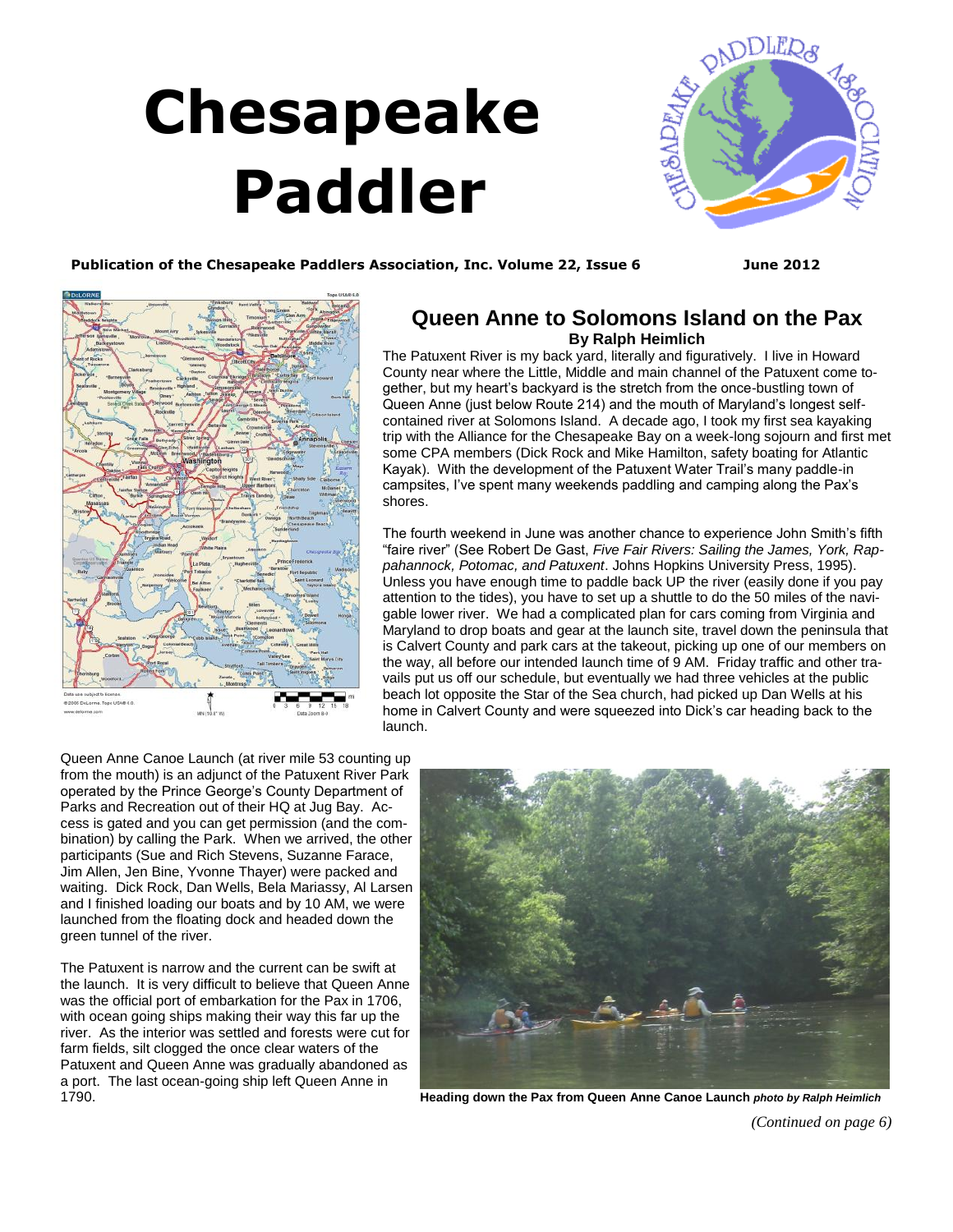## <span id="page-1-0"></span>*[Pax \(Continued from page 1\)](#page-0-0)*

The Lower Patuxent is a tidal river, and the tides begin to be felt just below the launch at Queen Anne. We arranged our paddle for a time of year when high tides occur at about 8 AM (daylight saving time). This allowed us to catch the falling tide, and with the addition of the downstream current, we made good time along the green, forested banks. We passed Spyglass Island, Scorpion Creek, and the Back Channel (which was formerly the main channel of the Pax), all important sites in Commodore Barney's gunboat resistance to the British invasion of the river exactly 198 years ago ([http://en.wikipedia.org/wiki/Joshua\\_Barney](http://en.wikipedia.org/wiki/Joshua_Barney) ). The Patuxent was thrust into prominence because the British fleet dared not risk the heated shot fired from Fort Washington on the Potomac. The Pax offered them an end run, landing troops along the river that marched overland to Washington.

We saw few boats of any kind until we reached the Route 4 (Hills) bridge. The Friday commuters were gone by now, and nobody was fishing off the platform beneath the bridge except the occasional Great Blue Heron. We passed Pig



**Lunch stop at Mount Calvert** *photo by Dan Wells*

Point [\(http://archaeologynewsnetwork.blogspot.com/2011/04/amazing-artifacts-unearthed-at-pig.html#.T\\_OBmvWDl8F](http://archaeologynewsnetwork.blogspot.com/2011/04/amazing-artifacts-unearthed-at-pig.html#.T_OBmvWDl8F) ), a site continuously inhabited for at least 10,000 years, with carbon dated artifacts from 8500 B.C., and longhouse postholes dating from the 3<sup>rd</sup> century. As little remains of their civilization as will likely remain of ours in 10,000 years.

We pulled into another formidable and long-occupied site for lunch at Mount Calvert (river mile 44), just up the mouth of Western Branch (further up which is another paddle-in campsite). Mount Calvert is all that remains of another bustling colonial town established in 1684 (see [http://www.pgparks.com/Things\\_To\\_Do/Nature/Mount\\_Calvert\\_Historical\\_and\\_Archaeological\\_Park.htm](http://www.pgparks.com/Things_To_Do/Nature/Mount_Calvert_Historical_and_Archaeological_Park.htm) ). The house, built originally in the 1780s and added to in the 19<sup>th</sup> century, was substantially damaged in last year's earthquake and is undergoing extensive renovations. We lunched in the shade of large old trees down at the floating dock, then packed up and headed downriver again.



**Campsite at Spice Creek** *photo by Suzanne Farace*

In the heat of the day, with the tide slackening, we paddled across the bronze-hot waters as the Pax spread out into mud and marsh. Past Jackson Landing (Jug Bay), Selby Landing, and the mouth of Mattaponi Creek (river mile 40.5) up which is located another paddle-in campsite). We paddled along what was once the waterfront of yet another Patuxent town abandoned as the river silted in. Nottingham (river mile 37) is one of the forgotten towns in Donald Shomette's book (see [http://www.amazon.com/Towns-Tidewater-](http://www.amazon.com/Towns-Tidewater-Maryland-Donald-Shomette/dp/0870335278/ref=pd_sim_b_2)[Maryland-Donald-](http://www.amazon.com/Towns-Tidewater-Maryland-Donald-Shomette/dp/0870335278/ref=pd_sim_b_2)

[Shomette/dp/0870335278/ref=pd\\_sim\\_b\\_2](http://www.amazon.com/Towns-Tidewater-Maryland-Donald-Shomette/dp/0870335278/ref=pd_sim_b_2) ). As we rounded a bend at Ferry Landing on the Calvert County side, we left all development behind and gratefully paddled into the mouth of Spice Creek for our nights campsite.

Spice Creek (at river mile 35) is the least developed of all the paddle-in sites, with no development visible from the campsite at all. You might as well be 1,000 miles from anywhere, instead of nearly at the heart of the Washington metro area. Paddle-in campsites are clearly marked with a large metal sign indicating their name and location in river miles. They are generally equipped with a fire ring, picnic table and often a porta-potty. There is limited space for tents in some sites, so keep the numbers in your party

down (10 or less). We put up a group tarp over the table in view of the forecast thunderstorm, quickly pitched our camp, took a quick refreshing dip in the creek, and started on the evening meal.

CPA teaches kayak safety and rescues, and we've even had a wilderness first aid course, but little did we realize that boiling water would be the main hazard on this trip. Al Larsen suffered  $2^{nd}$  degree burns in a very sensitive location as someone else's (quilty party unnamed, pursuant to the "witless" protection program) pot of boiling water slid off the stove and table and nearly landed in his lap.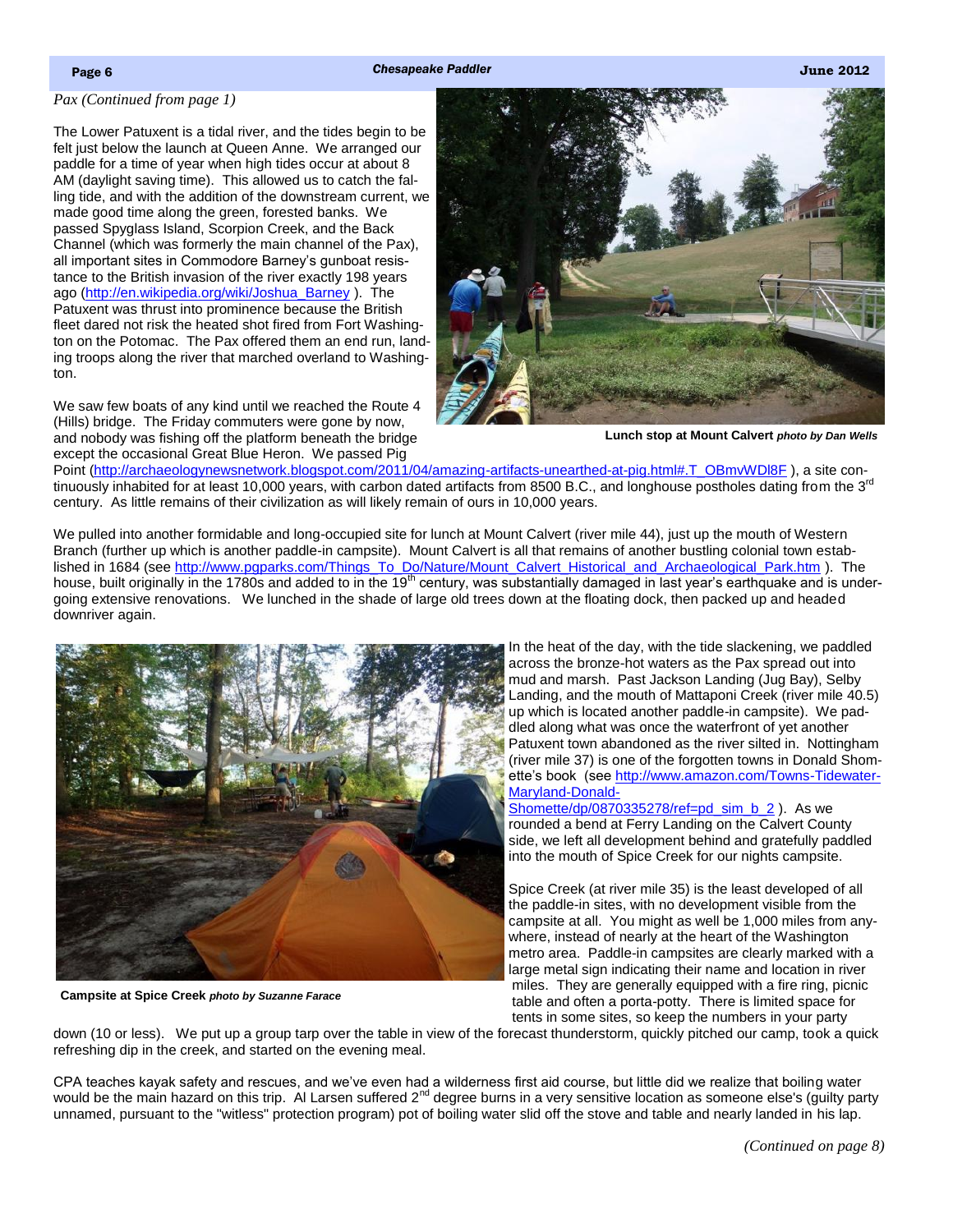# <span id="page-2-0"></span>*[Pax \(Continued from page 6\)](#page-1-0)*

Some say it was justice for the quality of puns Al subjected us to, but most of us thought there must have been a Native American village torched near the site and a vengeful *poltergeist* because the same stove had a second boiling water melt down shortly after the first. Thanks to the Wilderness First Aid class, Jen had her Red Cross kit and quickly administered ice (giving up cooling our white wine, no less!) and first aid. We ate and had a brief, refreshing shower accompanied by rumbles of thunder and flashes of lightening in the distance. The storm, such as it was, only served to leach the humidity from the air and cool us down. The temperatures moderated, but the chorus of frogs and cicadas tuned up as we settled in for a restful night.

Dawn came early and we were up and packing to catch the outgoing tide for our second day. We breakfasted quickly (taking care NOT to sit near the boiling pots), and were packed up and on the water by 7:30 AM. The weather was clear, but cooler than Friday as we paddled away from Spice Creek, rounded Sneaking Point and Sycamore Landing and passed the last official port of entry on the Pax at Lower Marlboro (river mile 32). This town was more substantial and longer-lasting than its predecessors upriver, and has many historic buildings on display (see <http://calvert-county.com/communities/lowermarlboro/lowermarlboro.html>). We cruised by on the onrushing tide, passed Magruder landing and the Clyde Watson boat ramp (a good launch and shuttle point), and the Milltown Landing paddle-in site at river mile 30. We pulled into Kings Landing Park on the Calvert side (river mile 29) to top up our water supplies, giving the early Saturday fishermen a show as 10 boats cruised up to the beach.

As we pulled out of Kings Landing, we could clearly see the tall stacks of the Chalk Point power plant 6 miles downriver, marking our day's destination. The Pax broadens out to a true estuary below Kings Landing. With the tide, we made good time, as the stacks grew larger and larger in our sight. We pulled into Swanson Creek and called up Rich Stevens, our scout, who always seems to paddle ahead of the group. He'd located the Maxwell Hall campsite and we zeroed in on his boat and waving signal. In previous years trips, we had camped at "unofficial" sites along the creek since the map has the campsite incorrectly located. The "official" site is a locust-shaded point 0.6 miles west of Chalk Point (N38 32.352 W76 41.645) with a loop of the equestrian trail circling it and many small tent sites cut out like *cul-de sacs.* This site is maintained by the Charles County Parks and Recreation and lacks a porta-potty, but is spacious, breezy and very attractive. It is also directly across from the Chalk Point power plant, but the steady drone of the plant soon drops into the background (except for random PA outbursts in the early morning shift changes).



**On the equestrian trail at Maxwell Hall** *photo by Ralph Heimlich*

Some (Rich, Al, Dan) wanted to explore up Swanson Creek while others opted to go "hippo" in the creek waters. Later, we hiked up the equestrian trail and up and over some very strenuous hills and valleys (the horses must get their exercise). After dinner (no additional boiling over), we settled in for another peaceful night on the river.

We were up early again and got our act sufficiently together to be on the water by a little after 8 AM. Today would be our longest leg (20 miles) on the biggest waters of the trip, so we needed an early start. We passed the second of three bridges across the Pax at Benedict and Hallowing Point (Rt. 231, river mile 21) and crossed to the Calvert County (east) side of the river to ride the current down. As we passed the mouth of Battle Creek (where Commodore Barney's battle with the British DID NOT take place) we did a little cut off at Jack Bay Marsh to avoid going around, then veered west to round the outjutting tip of Broomes Island, where MD Senator Bernie Fowler formerly did his annual "white sneaker" water quality test (see

<http://somd.com/news/headlines/2011/13877.shtml> ). Boat traffic on this Sunday morning was picking up, and we kept our eyes peeled and tried to group up to present a more united front for the

#### boaters.

Our lunch stop was at Jefferson Patterson Park's new kayak beach, behind the turtle breakwaters at river mile 10. This park, located at the mouth of Saint Leonard Creek (where Commodore Barney's battle DID take place) has good facilities, lots of interesting programs, an excellent museum, and houses the Maryland Archaeological Conservation laboratory, a world-class marine conservation facility (see <http://www.jefpat.org/>). Pressed for time on our long paddling day, we ate and used the porta potty, but didn't have time for the considerable hike to the museum, and so launched again.

We steered for the middle of the river, despite the now larger number of boats out on this sunny Sunday. We were aiming to hit the beach at the Solomons Naval Recreation Center on Point Patience a little south of the fishing pier to set up for rounding the point. John Smith noted that

"The fifth river is called Patuxent, of a less proportion than the rest but the channel is 16 fathoms deep in some places. Here are infinite skulls [schools] of divers kinds of fish more than elsewhere"- Captain John Smith, 1612 (see<http://johnsmith.psu.edu/code/ExhibitDB.aspx?s=8> )